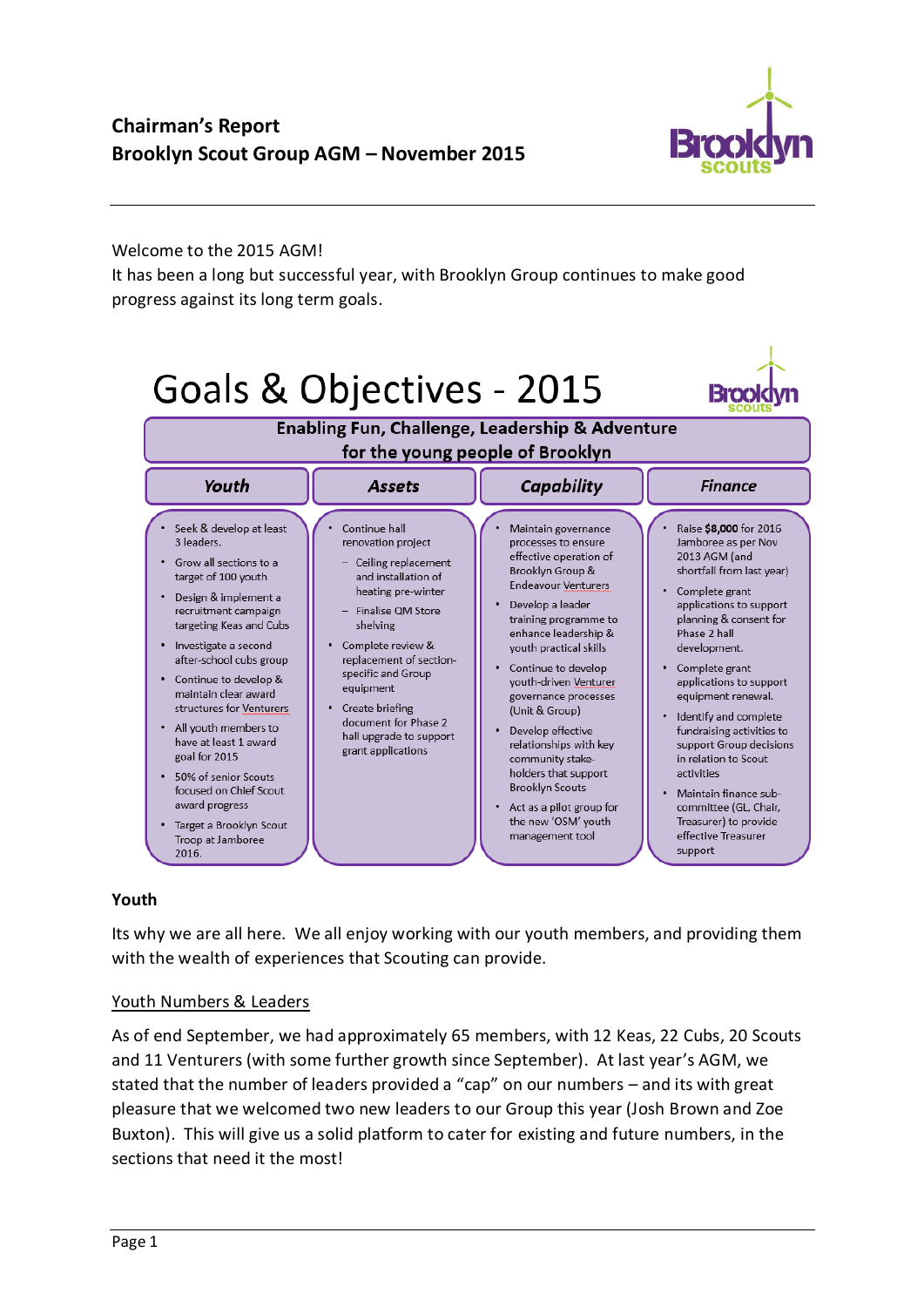The expanded hall has proved to be extremely useful in managing larger numbers, and thanks to all who have helped on this large project.

We look forward to developing new leaders, enabling us to continue to grow the Group and provide more opportunities for youth members.

During April, Oliver Mander was appointed Group Leader, replacing John Saunders (Wellington Zone Leader) as acting GL. As well as new leaders, this has resulted in an increased focus on integrating activities across youth sections.

# Activities & Awards

The Group's sections ran a variety of activities during the year. These included…

- Many camps at Brookfield and other locations around Wellington region
- A flag "referendum" held by Cubs complete with 4 finalists!
- 2 ski trips Craigieburn (Venturers) and Turoa (Cubs & Scouts)
- Tramps in the Orongorongo Valley and around Lake Waikaremoana
- ANZAC commemorations

The Awards scheme continues to flourish, with our first Cubs "Gold" recipient in many years – Daniel Ewers (well done Daniel)!

Thomas Mander and Dawn Devereux-McGlashan both attended World Jamboree in Japan during 2015. They represented NZ and Brooklyn Scouts well – and not only did they have a great time, but the experience and relationships they formed with other members of the Scout global community have endured!

During 2015, we continued to develop relationships with the Brooklyn Community Association to help maintain the Group's relevant role in Brooklyn.

## Jamboree

This time next year, our Group will be getting ready to head off to National Jamboree in Marlborough. The committee has set aside a total of \$7,000 in existing funds to support attendance by a large Brooklyn contingent. Note that these funds have been allocated from fundraising, and are in line with achieving a \$15,000 target to be achieved by September 2016.

Funds will be allocated to Jamboree attendees in line with the effort they put in to support fundraising or scout 'working parties'. This is similar to how funding for the previous Jamboree was distributed.

Note that Jamboree funding is primarily driven by fundraising – including manning the bars at the Stadium. Your committee resolved that from July  $1<sup>st</sup>$  2015, 30% of fundraising receipts from the Stadium would be allocated to the Jamboree fund.

**Its worth noting that this will not by itself achieved the desired \$8,000 target** – so it mains important over the next 12 months to support additional fundraising activities.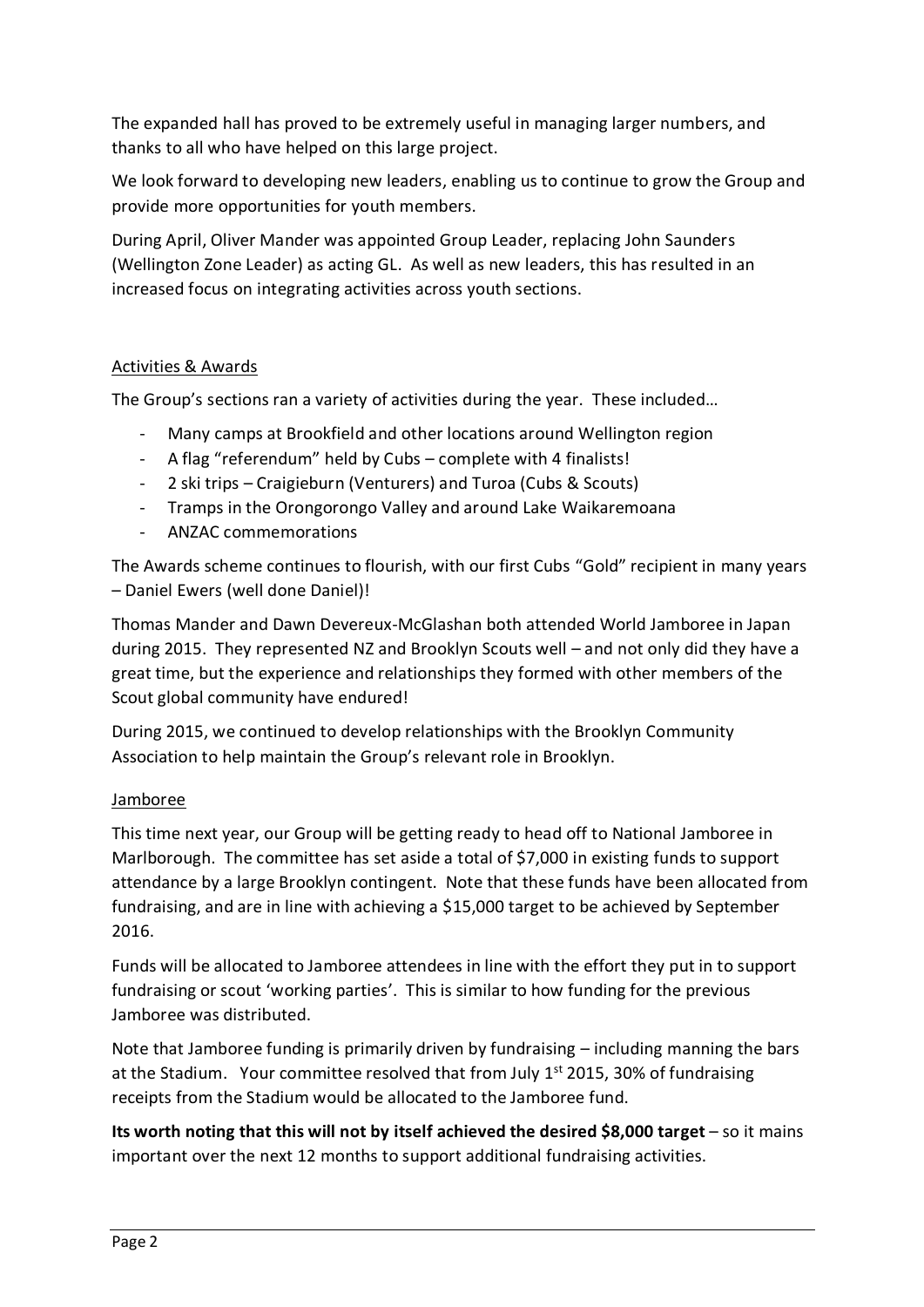## **Assets**

Since October 2014, we've continued to enhance the value of the Hall – but have also acted to replace and/or expand much of the Group's equipment. Again, a huge thanks for our parents, our youth members and members of our committee who all put in significant efforts – and also to our key funders who have helped us to deliver some great outcomes!

## Kitchen Upgrade

The new Kitchen was completed in time for Term 1 of this year – and has been a massive improvement to the functionality of the Hall! Thanks to the Lion Foundation and the Karori-Brookyln Community Trust for their support, with a combined grant of \$20,000 (during the previous financial year) securing this project! The project cost was **\$20,256**, with a further **\$2,937** spent on kitchen appliances.

## Hall Upgrades

The two main activities this year were the completion of heaters for the hall (a development welcomed by many during our winter section nights) and the completion of the Quartermaster Store in the basement. A total of **\$8,400** was spent across these two areas, with some further spend (within budget) occurring since Balance Date.

As per last year's Chairperson's report, the committee has endorsed a long-term plan for the hall that will see further redevelopment occur over the next few years. In particular:

- The development of new toilet and shower facilities (male & female)
- Construction of decking surrounding the bottom floor including a gear wash area (note that \$3,000 was allocated for this work in September, with work now underway).

The development of the hall is critical – not only to ensure compliance with modern safety standards, but also to ensure the attractiveness of the Group to new members. Last year, for the first time, the Group allowed a budget for maintenance spend of \$3,200 (approximately 1% of the Hall's value). It is telling that the actual maintenance spend this year was \$4,200 – we have increased budgets slightly for the next financial year based on this experience.

This budget allows for the long-term maintenance of the hall by allowing the group to spend money on simple maintenance tasks and put the remaining money into a "sinking fund" to reduce cost pressure on any future large-scale development.

Insurance costs reduced during 2014 – and were therefore below budget. Note that the Group remains comprehensively insured for the replacement value of the Hall.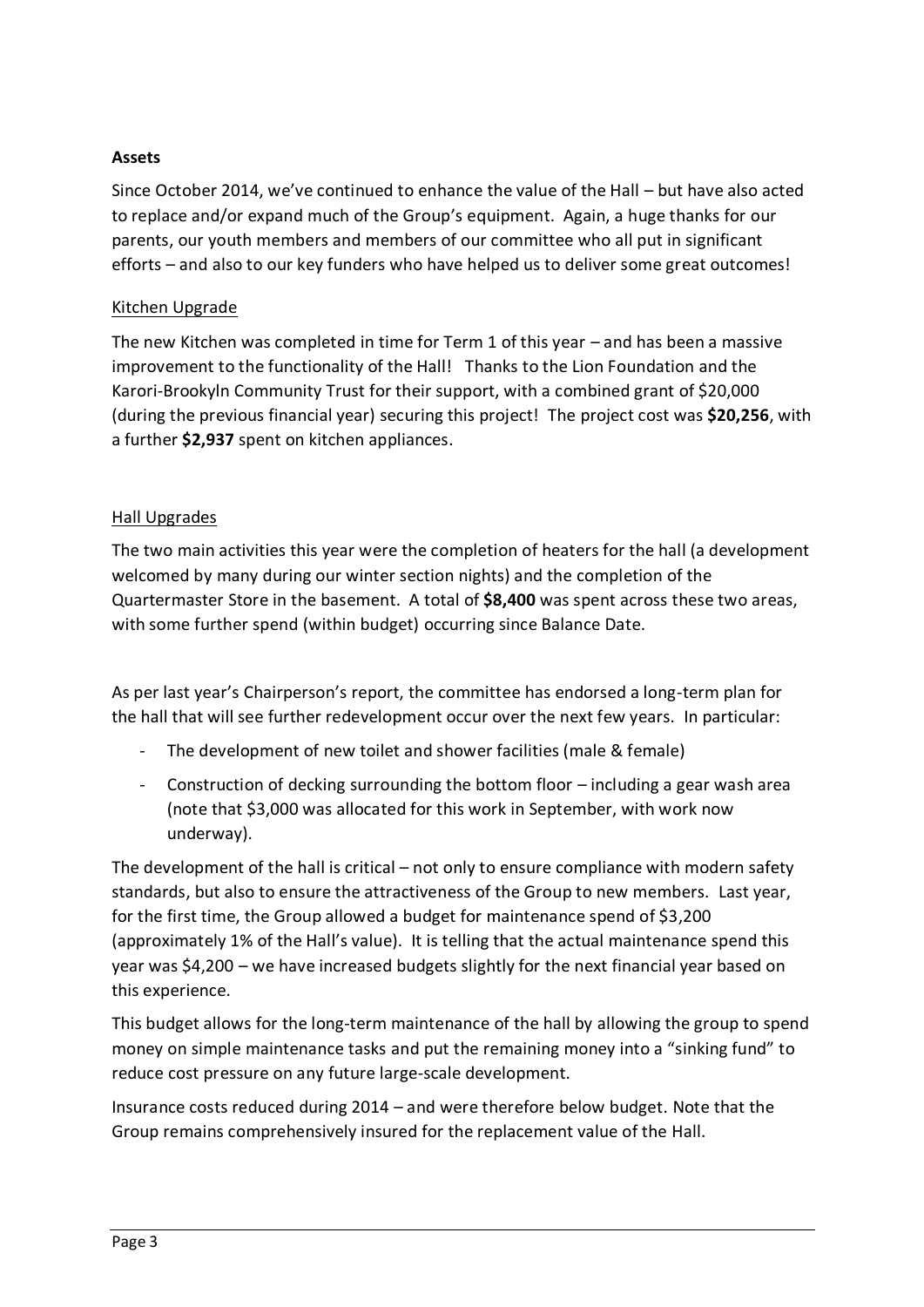# Equipment

Our new Quarter Master has been busy during 2015! We have created a plan to re-vitalise the equipment provided by the Group to support youth activities. This is based on an assessment of activities the Group performs, meaning that we intend to hold stocks of items that we have not traditionally had in the past – such as tramping packs and alpine-suited tents – that are better suited to our activities.

Much of the year has been focused on sorting existing gear, determining new gear requirements and securing funding. We received a grant of \$2,500 from the NZ Community Trust that was used to purchase a new dining shelter – this has already proved its worth on a few wet and windy occasions!

Late in the year, the committee set aside \$5,000 for the purchase of new general camping tents. Since balance date, we are now the proud owners of 6 modern Kathmandu 2-room and 2 'gazebo shelters'. These have the ability to be linked together to form 2 'pods of tents (3 tents attached to each central gazebo), with each pod sleeping up to 18 .

In addition, we have also purchased

- 2 personal locator beacons
- 2 new 3 burner cookers and a 2 burner cooker
- 6 "Coleman" 3 person tents
- 2 additional tents for leaders

We are also in the process of renewing the fire equipment in the Hall (extinguishers, hoses and fire blankets).

Further purchases will be required to support our activities – but this is a great start, and represents the largest ever investment made by the Group in its equipment.

## **Capability**

Brooklyn continued to operate high standards of governance throughout the year. Its worth noting the new Scouts NZ strategy was launched during the year, resulting in new scout values and a new scout law. Brooklyn has looked to create momentum around the new direction, especially in relation to youth member participation and development.

- We have encouraged youth members to take more accountability in the development and implementation of various activities.
- We have improved the quality of the Group newsletter circulated to all parents and interested parties – via its development within a specialist mailing package.
- We have successfully implemented 'OSM' online scout manager as the core tool to manage scout sections, their activities and youth awards.
- We have maintained the governance and operational policies established in previous years, as we believe these will serve Brooklyn well into the future.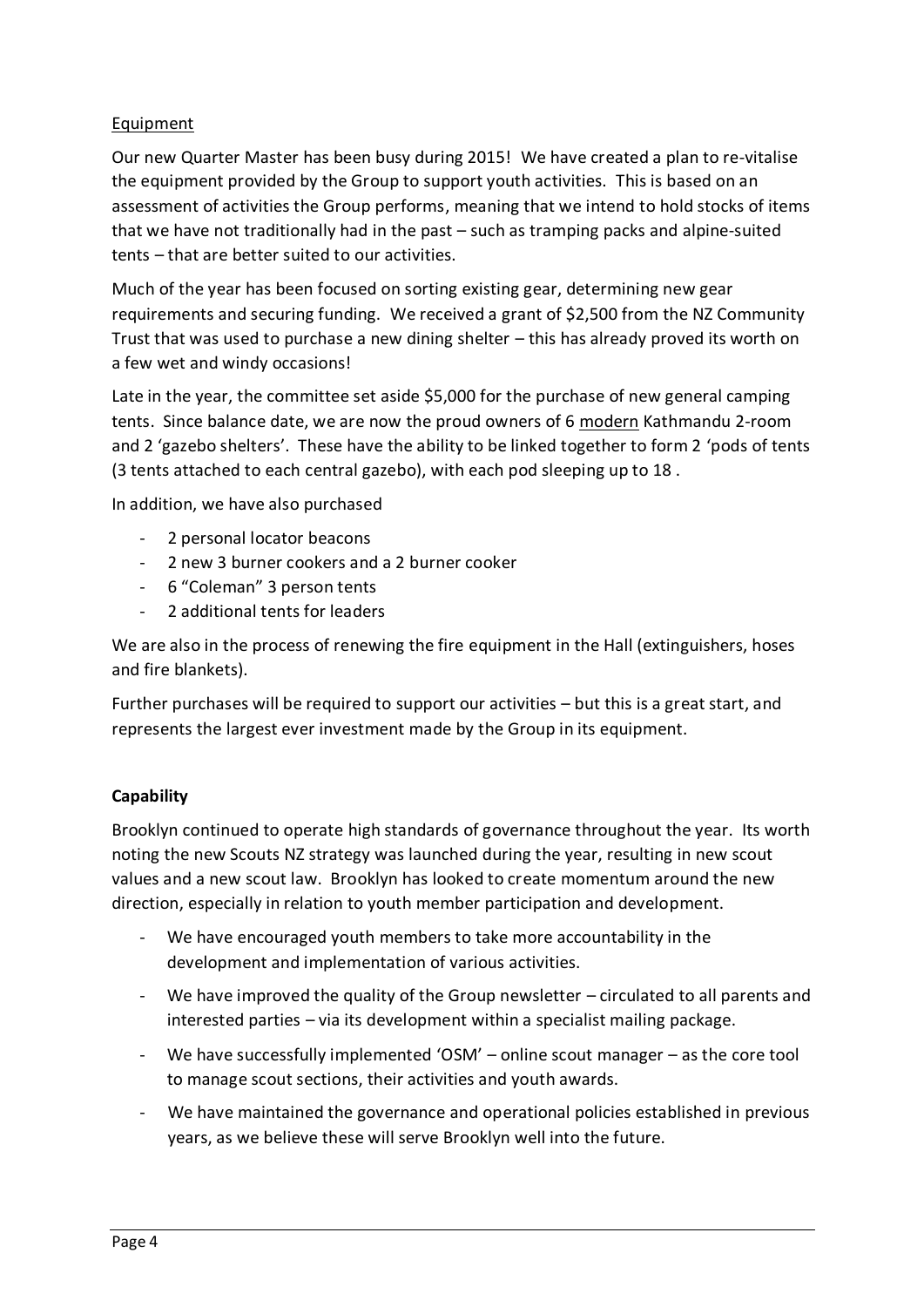We know we need to do more in supporting our leaders – through training where required and ongoing integration of activities across section boundaries.

# **Finances**

Brooklyn Group continues to adopt a cautious approach to its funds, and remains in a prudent financial position.

At the last AGM, we reflected on total cash funds of around \$43,000 – knowing, however that \$20,000 would be paid towards the kitchen upgrade.

At this AGM, our cash balances stand at approximately \$32,000 – with approximately \$7,000 allocated to Jamboree, \$5,000 for new QM equipment and \$4,000 for hall-related projects. We also expect some bills from one of our activities – so have allowed around \$1,500 as a provision for this.

That leaves a 'useable balance' of around **\$14,500**.

We are expecting to pay National Fees (\$6,600) and Insurance (\$4,500) prior to the next subscription invoices, although these major expenses will be partly offset by additional Stadium fundraising at Elton John and AC/DC.

# Fee Review

At the last AGM, we discussed that the "core costs" of the Group amounted to around \$15,500, and that subscription fees only covered 55% of that figure. We stated that we intended to raise subscriptions, and take in more members to cover 75% of "core costs" within 2 years.During this year, we managed to cover 71% of our core costs through subscriptions (our target was 65%). In addition to the increase in fees, much of this was achieved through underlying growth – from 49 paid members to 65 paid members during the year.

The small increase proposed in subscription fees this year will take us to the original target of 75% of core costs being funded through subscriptions.

This means that we will still rely on fundraising - mainly through working at the stadium - to make up the shortfall, although this shortfall is not as much as in previous years. It is still really important to us to maintain a good relationship with the Stadium and receive parent support to help out! The good news now is that more of that fundraising effort goes directly to supporting youth in their section activities or targeted activities (like Jamboree).

Note also that the more members we have at Brooklyn – the cheaper your subscription fees can be. We look forward to receiving the floods of e-mail and telephone introductions that can help keep everyone's fees low…

Over time, your committee feels it is prudent to move the Group to a point where it is covering its core operational costs through subscription fees, with fundraising then providing more support for activities. This is simply a prudent measure to take to ensure that we can live within our means into the long term.